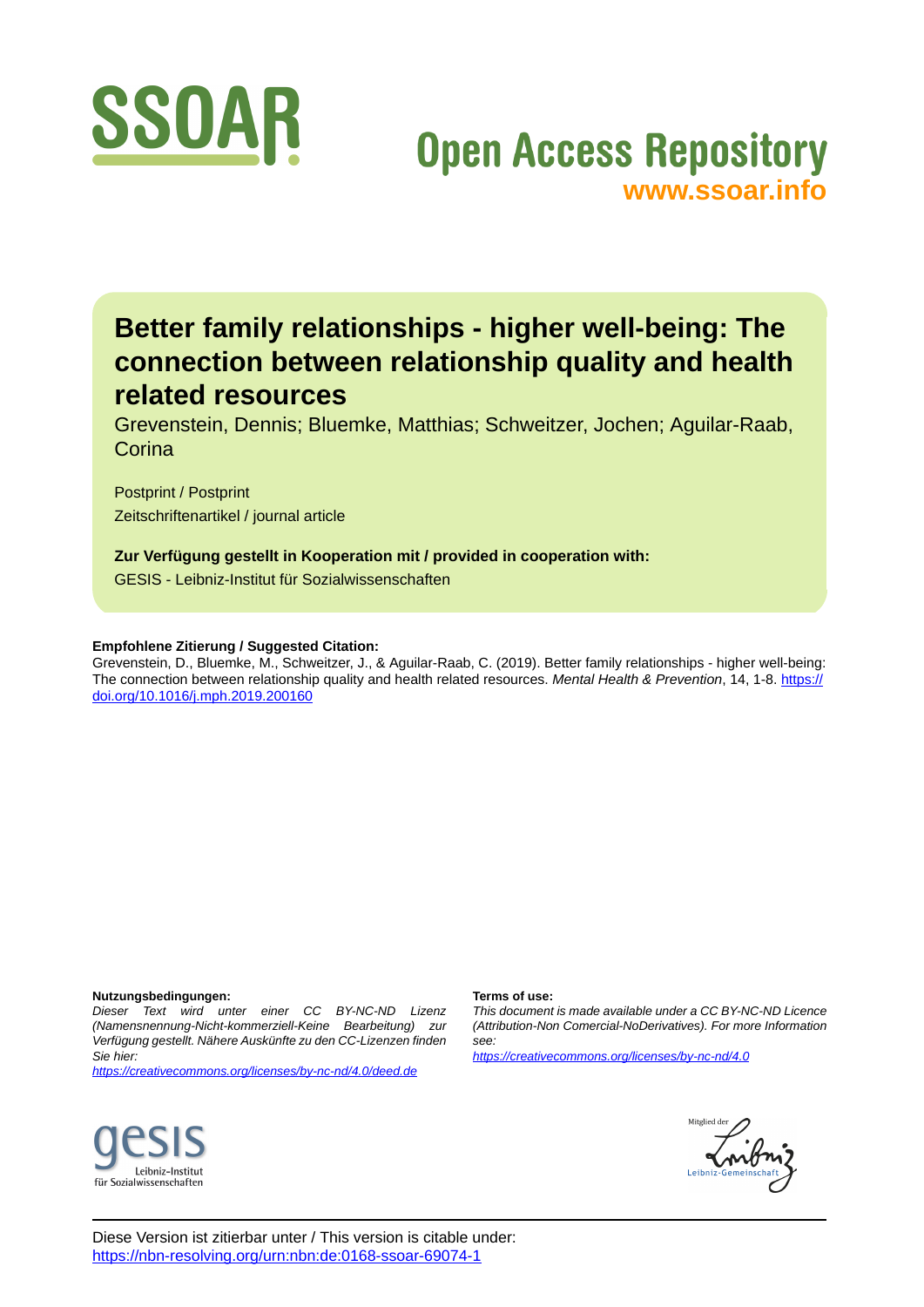# This is an accepted manuscript of an article published in Mental Health & Prevention, Vol. 14, 2019, pp. 1-8 available online at:<https://doi.org/10.1016/j.mph.2019.200160> Page numbers have been adjusted to the publishers version, whereby this postprint is fully quotable.

# **Better family relationships––higher well-being: The connection between relationship quality and health related resources**

Dennis Grevenstein<sup>a</sup>, Matthias Bluemke<sup>b</sup>, Jochen Schweitzer<sup>c</sup>, Corina Aguilar-Raab<sup>c,\*</sup>

*<sup>a</sup> Psychological Institute, University of Heidelberg, Germany*

*<sup>b</sup> GESIS – Leibniz Institute for the Social Sciences, Germany*

*c Institute of Medical Psychology, University Hospital Heidelberg, Germany*

# **ABSTRACT**

Family relationships form very important social relationships. They provide the social context enabling the development for a healthy personality and fostering social competencies and the capacity for social adjustment. Several constructs constitute a complex sample of health beneficial attributes, such as resilience, sense of coherence, self-compassion and others, that haven't been investigated in connection with perceived quality of family relationships and collective family efficacy. In three studies we investigated, if perceived quality of family relationships – assessed with a relatively new measure: the Evaluation of Social Systems Scale – was associated with these advantageous health-related qualities, additionally confirming EVOS' construct validity. In study 1 (*N* = 207) and 2 (N = 305) university students filled out several paper-pencil-questionnaire whereas in study 3 (*N* = 528) a heterogeneous sample took part in an online-survey. Controlling for participants' age and sex, better family relationships were associated with reduced psychological distress ( $r = -.30$  to  $-.37$ ), more satisfaction with life ( $r = 0.40$ ), stronger resilience ( $r = 0.37$ ), sense of coherence ( $r =$ 0.37), self-compassion  $(r = 0.33)$ , optimism  $(r = 0.32)$ , general self-efficacy  $(r = 0.27)$ , and self-esteem  $(r = 0.34)$ . Results highlight the importance of the family environment not only for psychological health and quality of life, but also for individual adaptation and well-being. In future research, this should be especially addressed in designing and providing preventative interventions for families.

# **ARTICLE INFO**

*Keywords:* Family relationships; Psychological distress; Resilience; Sense of coherence; Well-being

#### **1. Introduction**

Social relationships are an important predictor of health and well-being. Supportive social relationships assist people to cope with stress and stay well (Berkman, 2000; Landstedt, Hammarström, & Winefield, 2015; Uchino, 2006). In longitudinal studies, good social relationships predicted mental health, interpersonal functioning (Paradis et al., 2011), and even longevity (Kern, Della Porta, & Friedman, 2014). Strong social relationships, indicated by good social integration, increase the likelihood for survival by 50% (Holt-Lunstad, Smith, & Layton, 2010). Loneliness and social isolation can be understood as risk factors for poor health outcomes leading to a reduction of longevity, especially for those under 65 years of age (Holt-Lunstad & Smith, 2012; Holt-Lunstad, Smith, Baker, Harris, & Stephenson, 2015).

#### *1.1. Family and its connection to health*

Among the most important social ties are family ties (Beavers, 1981; Beavers & Hampson, 2000; Cohen, 2004; Epstein, Bishop, & Levin, 1978, Epstein, Bishop, Ryan, Miller, & Keitner, 1993; Miller, Ryan, Keitner, Bishop, & Epstein, 2000; Ryan & Willits, 2007; Umberson & Karas Montez, 2010). Social bonds between children and their parents can be regarded as social capital – including norms and values – which may be as important as financial and human capital for health and well-being (Parcel & Bixby, 2016). Consequently, family-related aspects such as maternal support or good family functioning have been associated with better psychological health and individual flourishing (Barber & Harmon, 2002; Dunn, McLaughlin, Slopen, Rosand, & Smoller, 2013; Finchham & Beach, 2010). A need to belong to and to be related to other people forms a basic motive in human development. Self-determination theory posits that relatedness to others is a basic psychological need (Ryan & Deci, 2000). Complementing, rather than opposing relatedness, a need for autonomy is considered to be a desire to be a causal agent of one's life and a preference to choose for oneself. In the best possible way, these basic needs can be met in a flourishing and high-quality relationship context (Deci & Ryan, 2000; Lavigne,

Corresponding author.

*E-mail address:* [corina.aguilar-raab@med.uni-heidelberg.de](mailto:corina.aguilar-raab@med.uni-heidelberg.de) (C. Aguilar-Raab).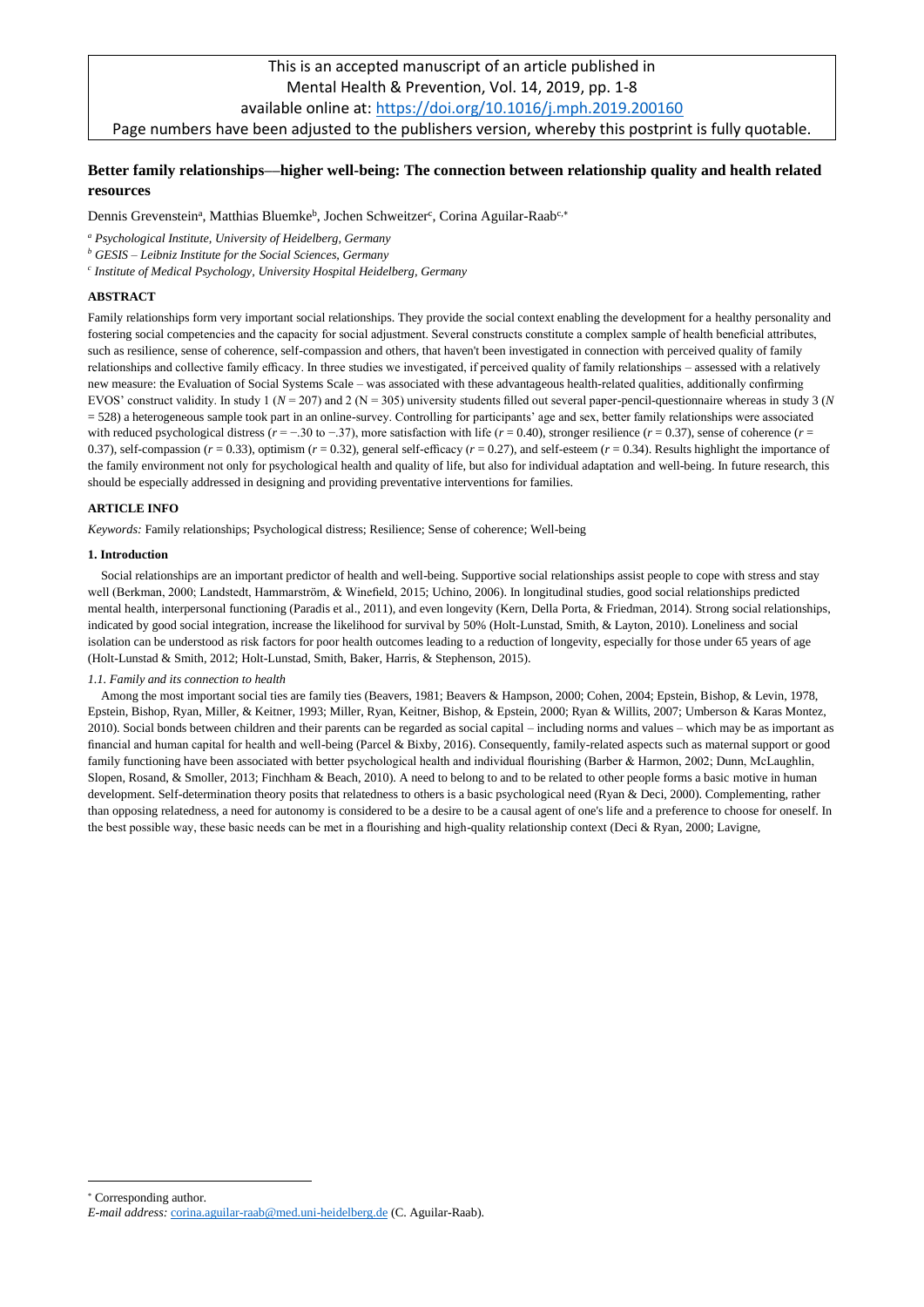# Vallerand, & Crevier-Braud, 2011; Ryan & Deci, 2000).

Family is a social system and at the same time provides a context for development (Henry, Sheffield Morris, & Harrist, 2015). It is often thought to shape an individual's life experience through socialization and gene-environment interaction (Harris, 1995; Kim-Cohen & Turkewitz, 2012). Family systems, their members and their relational ties, are reciprocal in nature and are characterized as dynamic and interdependent (Henry et al., 2015; Masten & Monn, 2015). Not only health and adaptation, but personality itself is thought to develop under the influence of family members from early childhood on (Bornstein, 2006; Pomerantz & Thompson, 2008). Personality development takes place in a relational environment, forming an individual's identity on the one hand and building relatedness as well as nourishing relationships on the other hand (Diehl, Elnick, Bourbeau, & Labouvie-Vief, 1998). Family members offer regulative functions. In healthy contexts, parents co-regulate their children by being sensitive, responsive and caring. They structure, validate and stabilize emotion-recognition and expression, and synchronize while interacting.

The developmental-contextual framework emphasizes the influence of experiences within the family during childhood and adolescence on relationships to significant others in later life (Donnellan, Larsen-Rife, & Conger, 2005). Based on a cohesive child-parent relationship, feelings of support and closeness foster greater social competencies and social adjustment (Allen, Moore, Kuperminc, & Bell, 1998; Smetana, Campione-Barr, & Metzger, 2006), and are associated with higher well-being in adolescence (Jose, Ryan, & Pryor, 2012). Frequent and positive family involvement, emotional self-disclosure, and a loving expression of affection create a positive family atmosphere, which has been related to reduced symptom development (O'Brien et al., 2006). Although family life is characterized by highly fluctuating challenges and tasks – as the developing child has ever-changing needs – social support, collective decision making, and frequent communication and interactions buffer against stress and the development of psychopathology (Ackard, Neumark-Sztainer, Story, & Perry, 2006; Laursen & Collins, 2004; Phillips-Salimi, Robb, Monahan, Dossey, & Haase, 2014). Taken together, high family relationship quality and good family functioning have shown numerous health benefits in the past. Family resilience is fostered by a process of flexible, collective adaption. As a system, families contribute to development of health and may constitute both a protective factor as well as a potential vulnerability (Cicchetti, 2013; Masten & Monn, 2015). Still, the connection between a resilient family with flourishing family relations and a well-adapted individual needs further clarification.

#### *1.2. Resilience and individual adaptation*

Individual characteristics that promote health and well-being are generally described as inner strength and resilience (Patterson, 2002). There is no definite consensus about what exactly contributes to a resilient disposition, yet a number of psychological constructs drawn from diverse theoretical perspectives have been proposed over the years. These are supposed to reflect how some individuals seem to be spared the effects of hardships and critical life events on health. Among the most prominent are resilience itself (Wagnild & Young, 1993), sense of coherence (Antonovsky, 1987), dispositional optimism (Carver, 2014; Carver & Scheier, 2014), general self-efficacy (Schwarzer, 2014), self-esteem (Rosenberg, 1965), and selfcompassion (Neff, 2003a, 2003b).

#### *1.2.1. Resilience*

Resilience was conceived as a disposition moderating the negative effects of stress. It promotes adaptation to stressful situations (Wagnild & Young, 1993; Windle, 2011). Family and individual child resilience are interconnected, and lead to an overall capacity to maintain functionality in the light of adverse life experiences. A number of scales aim to measure resilience. Windle and colleagues reviewed nineteen different scales and concluded that "the conceptual and theoretical adequacy of a number of the scales was questionable" (Windle, Bennett, & Noyes, 2011). One of the most widely used measures is the Resilience Scale by Wagnild and Young (1993). This conception of resilience encompasses five characteristics: Equanimity, a balanced perspective of one's life and experiences; perseverance, the act of persistence despite adversity or discouragement; selfreliance, the trust in oneself and one's capabilities; and meaningfulness, the view that life has purpose and the valuation of one's contributions; and existential aloneness, the realization that each person's life path is unique. Contrasting many other health beneficial constructs, resilience is often thought to stem from successful coping with negative experience (Windle, 2011). Resilience is therefore often connected to the concept of posttraumatic growth (Jayawickreme & Blackie, 2014). Nonetheless, some individuals possess the ability to cope with stress without having endured significant negative experiences. The idea of the "invulnerable children" reflects that some people appear to be able to cope with any stressful event. Fonagy and colleagues argued that resilience is established by early childhood experiences and interactions (Fonagy, Steele, Steele, Higgitt, & Target, 1994). Thus, regardless of traumatizing experiences in later life, the foundation for resilience may already be established for any adult person.

# *1.2.2. Sense of coherence*

Sense of coherence, coming from Antonovsky's (1987) salutogenic theory, constitutes a multifaceted construct that is understood as an internal resistance resource. Sense of coherence promotes health when people are faced with stressful life events. It encompasses three major facets: Comprehensibility denotes a person's tendency to perceive situations and events as clear and structured. Manageability represents the belief to possess the necessary skills to deal with life challenges. Meaningfulness describes an individual's conviction that the demands and challenges of life are worthy of investment and engagement. Based on Antonovsky's background as a medical sociologist, sense of coherence is thought to stem from a multitude of causes, including an individual's social environment, social support, but also wealth, education, or even intelligence (Antonovsky, 1987). Antonovsky described these as "generalized resistance resources" and sense of coherence denotes a person's ability to use them (Lindström, 2001). In the past, sense of coherence has been found to outperform other health-beneficial constructs when predicting psychological symptoms or substance use (Grevenstein, Aguilar-Raab, & Bluemke, 2019; Grevenstein, Aguilar-Raab, Schweitzer, & Bluemke, 2016; Grevenstein, Bluemke, & Kroeninger-Jungaberle, 2016).

#### *1.2.3. Dispositional optimism*

Dispositional optimism represents a generalized positive attitude towards life and its challenges (Scheier & Carver, 1985). Optimists tend to expect positive outcomes and often cope better with failure. As a self-regulatory resource, optimism promotes persistence in the face of challenges and more adaptive and active coping with stress. It is related to motivational processes in engaging in health-promoting behaviors. Current research suggests that dispositional optimism also leads to stronger commitment in social relationship for example in terms of more constructive problem solving (Carver & Scheier, 2014).

### *1.2.4. Self-compassion*

Self-compassion is a relatively recent concept based on originally Buddhist teachings. Based on mindfulness, self-compassion includes a nonjudgmental and receptive state of mind, which fosters a clear perception of challenging situations and one's own thoughts and emotions, ultimately leading to a better mental state (Keng, Smoski, & Robins, 2011). Beyond that however, self-compassion describes the tendency not only to be open and moved by one's own suffering, but also to confront life challenges positively (Neff, 2003b). Self-compassion should prevent negative selfevaluation and lead to feelings of caring and kindness towards oneself. Additionally, an individual should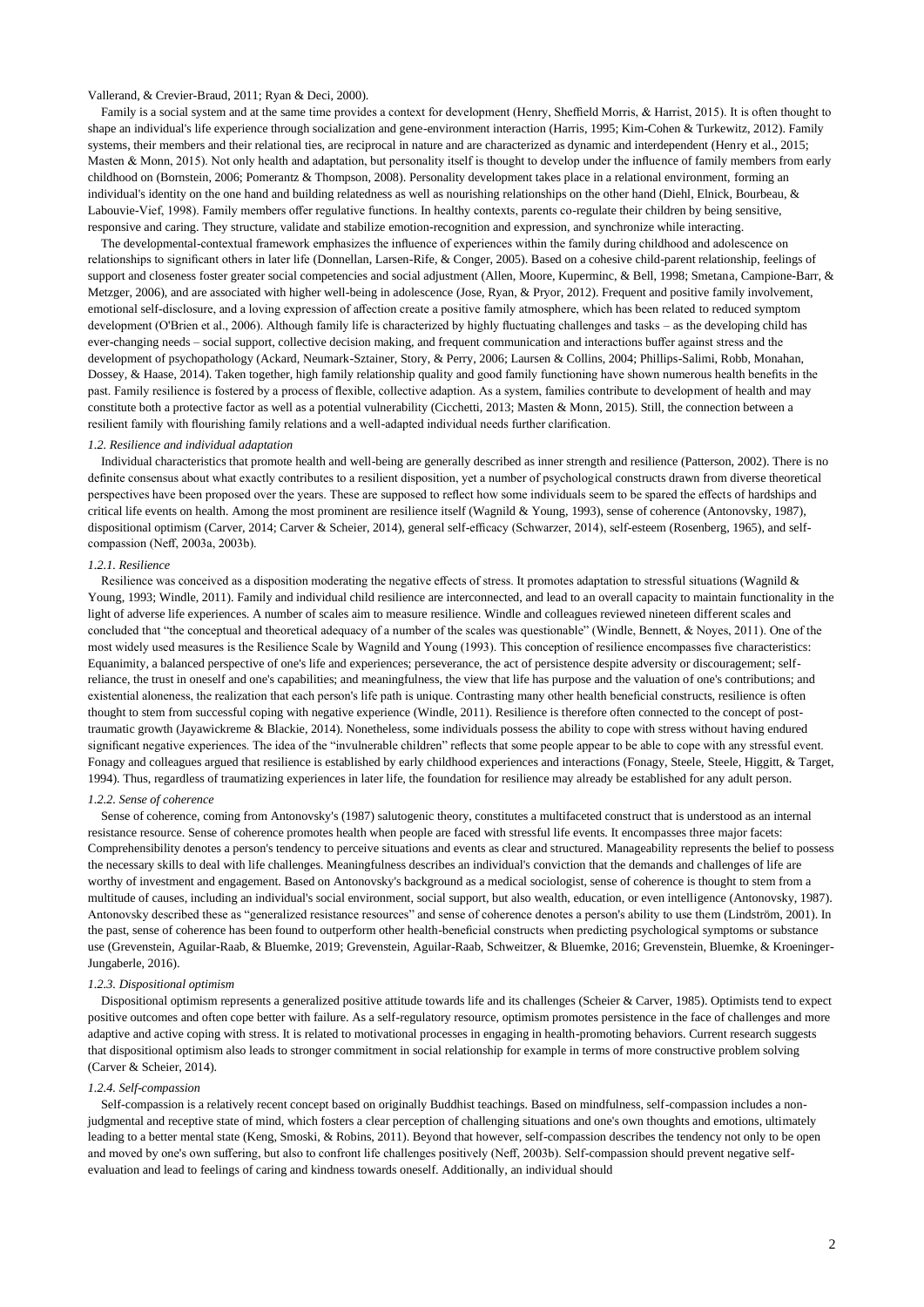perceive her own experience in the context of common human experience.

# *1.2.5. Self-efficacy*

Self-efficacy describes a person's belief to exhibit control and to succeed in a given situation (Schwarzer, 2014). General self-efficacy is a person's generalized self-efficacy across a broad range of challenging situations that require effort and perseverance and thus goes beyond specific situations (Schwarzer & Jerusalem, 1995). It is an important concept for health development in youth. For example, Di Giunta et al. (2018) showed that lower self-efficacy in adolescents was associated with greater internalizing and externalizing problems. Furthermore, current research indicates that the development of self-efficacy is domain-sensitive and that girls more often than boys rely on social sources in this regard (Butz & Usher, 2015).

#### *1.2.6. Self-esteem*

Self-esteem describes the overall subjective emotional evaluation of one's own worth. Global self-esteem describes a general judgment of oneself and includes positive and negative evaluations of one's competencies, abilities, and other aspects connected to the self (Rosenberg, 1965).

The presented constructs constitute a complex sample of health beneficial attributes. Coming from different theoretical backgrounds, some constructs are broader and some are more narrowly defined. Some are thought to be rather stable and trait-like, whereas others are considered to be improvable by training or intervention. Still, higher standing on each of these characteristics has been found to be associated with better psychological health and well-being. For instance, sense of coherence has been consistently associated with various health outcomes, such as good mental health and health-related behavior (Eriksson & Lindström, 2006), general psychological well-being (Grevenstein & Bluemke, 2015; Nilsson, Leppert, Simonsson, & Starrin,

2010), depression (Haukkala et al., 2013), and anxiety (Moksnes, Espnes, & Haugan, 2013). Likewise, general self-efficacy has been related to health and performance outcomes (Andersson, Moore, Hensing, Krantz, & Staland-Nyman, 2014; Luszczynska, Gutiérrez-Doña, & Schwarzer, 2005). Similar to sense of coherence, general self-efficacy covers aspects of self-regulation (Geyer, 1997). Low self-esteem has been found to be a vulnerability factor for the development of depression (Orth, Robins, & Roberts, 2008; Rieger, Göllner, Trautwein, & Roberts, 2016). Furthermore, resilience has shown negative associations with depression and anxiety, and positive correlations with life satisfaction as well (Ahern, Kiehl, Lou Sole, & Byers, 2006). Also, optimism plays an important role in self-regulation. Optimists not only cope better with failure, but are more persistent in the face of challenges and engage in more adaptive and active coping with stress. Unsurprisingly, dispositional optimism was found to be related to various positive mental as well as physical health outcomes (Carver & Scheier, 2014). Finally, much like the other constructs, self-compassion displayed negative associations with depression and anxiety, and positive correlations with life satisfaction (Neff, Rude, & Kirkpatrick, 2007). High levels of self-compassion were also related to a more supportive and positive interaction style in close relationships (Neff & Beretvas, 2013).

#### *1.3. The present research*

The present research explores the bi-directional relationships between quality of family relations, health beneficial individual differences, psychological distress, and general well-being. We applied a relatively new, short, and psychometrically sound measure to assess most relevant aspects of social functioning: *Quality of relationship* and *collective efficacy*. These two aspects represent affective and cognitive facets of social functioning, which are important targets of change processes initiated by interventions focusing on multiple persons. In EVOS, the following dimensions characterize the two aspects: Communication, cohesion, atmosphere, giving and taking as well as collective aims, resources, decisions, solutions findings and adaptability. All of them have been advanced in theories describing and explaining social functioning (Bandura, Caprara, Barbaranelli, Regalia, & Scabini, 2011; Beavers, 1981; Epstein et al., 1978; Olson, 1986) – those of which are especially important in family relationships. The domain of collective efficacy encompasses important aspects of how a system works together in order to pursue goals, handle resources, make decisions, find solutions to problems and adapt to new challenges. Bandura (2000) aptly described his conception of collective efficacy: "People's shared beliefs in their collective efficacy influence the types of futures they seek to achieve through collective action, how well they use their resources, how much effort they put into their group endeavor, their staying power when collective efforts fail to produce quick results or meet forcible opposition, and their vulnerability to the discouragement that can beset people taking on tough social problems" (p.76). Going beyond a simple, context specific idea of self-efficacy, collective efficacy captures a key element of systemic thinking, as it describe a system's ability to create unique solutions.

We assumed that satisfying and positive social relationships help to promote high adaptation in individuals, and possibly vice-versa. Our study will shed more light onto the association between quality of family relationships and collective self-efficacy as well as a variety of characteristics promoting health and well-being, which have not yet been investigated together.

# **2. Methods**

#### *2.1. Participants and study design*

The present research includes three separate studies conducted in Germany. All three focused on the quality of family relationships in connection with sense of coherence and psychological distress. We did not want to overstrain the study participants with regard to the duration of the survey, but nevertheless we aimed to shed light on different health-relevant aspects, therefore: Study 1 measured family relationship quality, sense of coherence, resilience, and psychological distress; Study 2 assessed family relationship quality, sense of coherence, optimism, self-compassion, and psychological distress. In study 3 we measured family relationship quality, sense of coherence, general self-efficacy, self-esteem, satisfaction with life and psychological distress.

Study 1 included  $N = 207$  (54.1% female) participants with a mean age of 22.56 years ( $SD = 4.25$ ; range  $= 18-50$ ). Most participants (91.8%) were German students of Psychology and Medicine. About 7.2% were employed persons and 1.0% were trainees. Participants in study 2 were *N* = 305 (71.5% female) individuals ( $M_{age} = 24.40$ ;  $SD = 9.50$ ; range = 15–64). The majority were university students (84.9%). The others were volunteering employees (10.5%), high school students (1.0%), unemployed persons (1.0%), trainees (0.3%), or individuals reporting "other" occupations (2.3%). *N*  $=$  528 (72% female) took part in study 3 ( $M_{\text{age}} = 31.24$ ;  $SD = 13.30$ ; range  $= 14–76$ ). Even though university students (46.8%) again constituted the largest subgroup, the sample was much more diverse. Employed persons (33.5%), unemployed persons (2.5%), trainees (3.8%), high school students (2.3%), or individuals reporting "other" occupations (11.2%) summed up to more than half of the sample.

Studies 1 and 2 were conducted locally, with participants filling out paper questionnaires. Participants were predominantly volunteers (students at the local university) who participated out of curiosity and for the sake of science without compensation. Potential participants were invited and briefed by a researcher or student assistant about what the study procedures included, stressing that participation was entirely voluntary. Motivated participants were invited to anonymously return completed questionnaires to the research team, which included formal consent to study participation. To broaden the sample characteristics,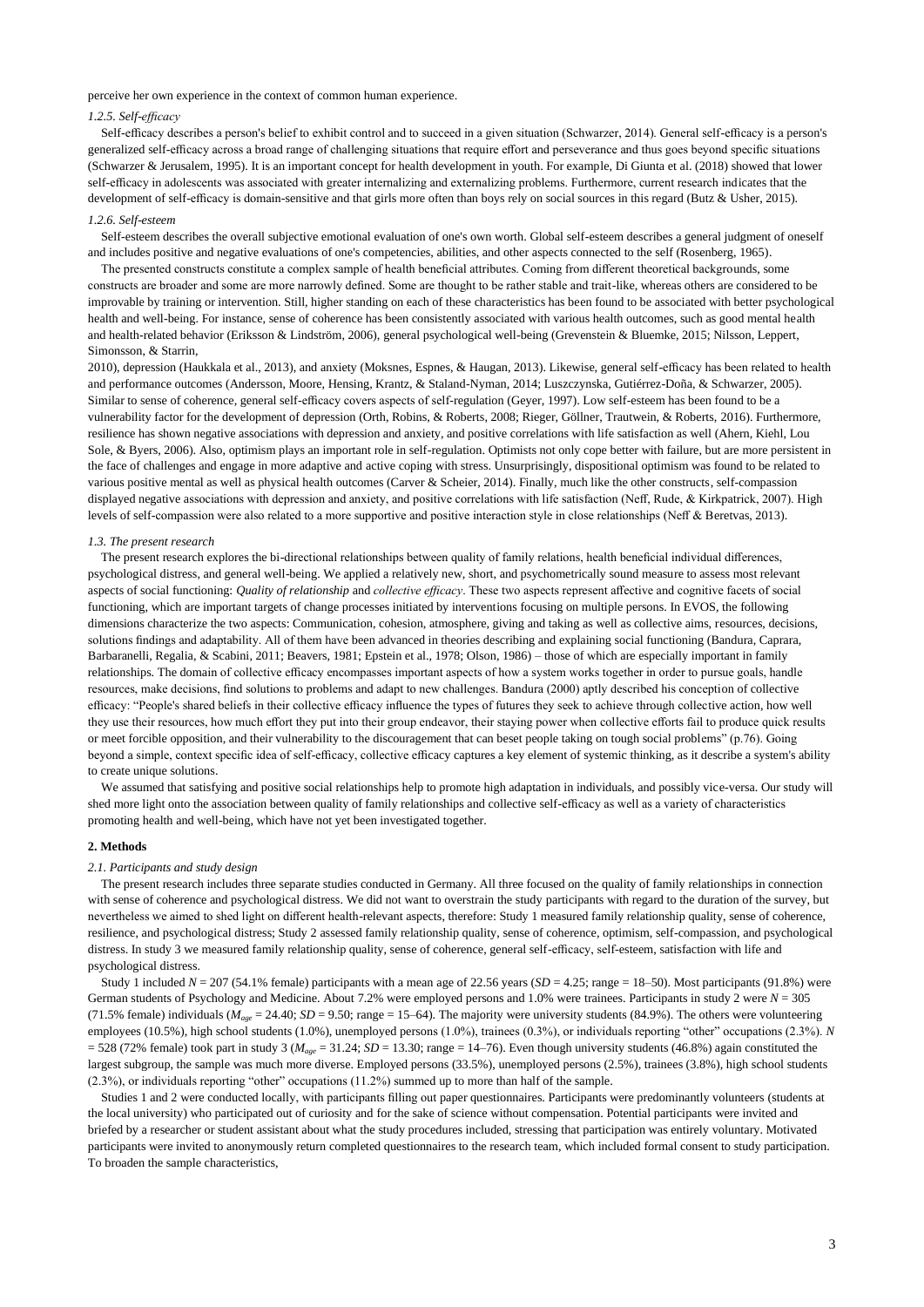Study 3 was conducted online [\(www.soscisurvey.de\)](http://www.soscisurvey.de/). Participants were recruited via social media sites (i.e., Facebook) and local email lists. As a token of appreciation, they could participate in a lottery of Amazon vouchers, each amounting to 25 Euros. Participants were assured of their anonymity. No identifying information was collected. They were informed that answering the questionnaires automatically entails voluntary consent to study participation. The underlying research project was approved by the ethics committee of the university's medical faculty (S-508/2012).

# *2.2. Measures*

#### *2.2.1. Evaluation of social systems––EVOS: family relationships*

Family relationship quality was assessed in all three studies using EVOS (Aguilar-Raab et al., 2018; Aguilar-Raab, Grevenstein, & Schweitzer, 2015). Prior research has demonstrated that EVOS – originally constructed in German language – is a psychometrically sound, reliable, and valid selfreport measure in its German and translated English versions (Aguilar-Raab et al., 2015). Factorial validity and construct validity were supported with regard to convergent and discriminant validity with overlapping and theoretically distant other self-report measures. In adult samples EVOS has shown positive correlations with measures of life satisfaction, relationship functioning (Aguilar-Raab et al., 2015), as well as negative correlations with psychological distress and functioning (Aguilar-Raab et al., 2018). EVOS has also been validated in youth populations and has comparably shown positive correlations with family functioning and negative associations with psychological distress (Grevenstein, Schweitzer, & Aguilar-Raab, 2019). It is based on systems theory and models of functionality and relationships in families and other contexts (Epstein et al., 1978) as well as Bandura's concept of collective efficacy (Bandura et al., 2011). Four items assess the quality of a social system – quality of the relationship focusing the emotional or affective level (e.g., "For me, the way we talk with each other, is …"). Five items are applied for the rather cognitive evaluation of family functioning or collective efficacy of the system (e.g., "For me, how we adapt to change, is ..."). Answers on 4-point rating scales range from 0 = *very poor* to 3 = *very good*. Cronbach's Alpha was 0.92 in study 1, 0.93 in study 2, and 0.93 in study 3.

#### *2.2.2. SOC-13: sense of coherence*

We used the 13-item adaptation of Antonovsky's original Orientation to Life scale in all three studies (Schumacher, Wilz, Gunzelmann, & Brähler, 2000). The German sense of coherence scale was validated and standardized in a representative sample (Schumacher et al., 2000; Schumacher, Gunzelmann, & Brähler, 2000). In a systematic review, Eriksson and Lindström (2005) concluded that the sense of coherence scale is a reliable and valid measure. It includes five comprehensibility items (e.g., "Has it happened in the past that you were surprised by the behavior of people whom you thought you knew well?"), four manageability items (e.g., "Has it happened that people whom you counted on disappointed you?"), and four meaningfulness items (e.g., "Do you have the feeling that you don't really care about what goes on around you?"). Answers were given on 7-point rating scales marked from 1 = *very often* to 7 = *very seldom or never*. Cronbach's Alpha was 0.83 in study 1, 0.85 in study 2, and 0.81 in study 3.

#### *2.2.3. RS-13: resilience*

In study 1 we used the 13-item German version (Leppert, Koch, Brähler, & Strauß, 2008) of the Wagnild and Young Resilience Scale (Wagnild & Young, 1993). The German version has been validated in terms of factorial validity and standardized in a representative sample by Leppert et al. (2008). The reliability and concurrent validity of the original scale were supported by the study of Wagnild and Young (1993). Nine items assess personal competence (e.g., "When I make plans I follow through with them.") and four items reflect acceptance of self and life (e.g., "It's okay if there are people who don't like me."). Answers were given on 7-point rating scales marked from 1 = *no, do not agree at all* to 7 = *yes, totally agree*. Cronbach's Alpha was 0.82.

#### *2.2.4. LOT-R: dispositional optimism*

We used a German adaption of the revised life-orientation-test with ten items in study 2 (Glaesmer, Hoyer, Klotsche, & Herzberg, 2008). The original scale was constructed by Scheier, Carver, and Bridges (1994). It is reported that it possess adequate predictive and discriminant validity. The scale includes three positively worded and three negatively framed items. The remaining four are filler items. Following Carver and Scheier's (2014) view of optimism as a unidimensional construct, negative items were recoded and a mean score was computed. Answers were given on 5-point Likert scales marked from 1 = *completely true* to 5 = *completely not true* (Alpha = 0.82).

# *2.2.5. SCS-D: self-compassion*

We used a German adaptation (Hupfeld & Ruffieux, 2011) of Neff's original self-compassion scale in study 2, which was shown to be valid in terms of positive correlations with mental health outcomes such as higher life satisfaction and negative correlations with for example neurotic perfectionism (Neff, 2003a). The scale includes 26 items measuring the six dimensions self-kindness, self-judgment, common humanity, isolation, mindfulness, and over-identification. A global self-compassion score is calculated by first computing mean scores for each subscale. Negatively scored subscales are recoded before aggregating across subscales. Answers were given on 5-point scales marked from  $1 = very$  *rarely* to  $5 = very$ *often*. Alpha across all items of the total scale amounted to 0.89.

#### *2.2.6. GSE: general self-efficacy*

We used the general self-efficacy scale by Schwarzer & Jerusalem in study 3 (Schwarzer & Jerusalem, 1995, 1999). Being a unidimensional and universal construct based on data from 25 countries, the scale has shown sound psychometric properties including a variety of validity aspects (Scholz, Doña, Sud, & Schwarzer, 2002). It includes ten items such as "If there are challenges, I can find a way to succeed." Answers were given on 4-point scales marked from 1 = *not true* to 4 = *completely true*. Cronbach's Alpha was 0.88.

#### *2.2.7. Self-esteem*

A revised German version of the Rosenberg self-esteem scale was used in study 3 (von Collani & Herzberg, 2003). Its criterion and convergent validity is reported to be satisfactory (Ferring & Filipp, 1996). It comprises ten items such as "On the whole, I am satisfied with myself." Answers were given on 4-point scales marked from 1 = *strongly disagree* to 4 = *strongly agree*. Cronbach's Alpha was = 0.89.

## *2.2.8. SCL-90-R: psychopathology*

In studies 1 and 2 psychological distress was measured using a German adaptation of the Symptom Checklist-90-R (SCL-90-R; Derogatis & Fitzpatrick, 2004; Franke, 2002). Several original studies positively evaluated its predictive, convergent, and construct validity (Derogatis & Unger, 2010). The SCL-90-R is a general measure of psychopathology and includes ninety items in nine different subscales. The Global Severity Index (GSI) can be computed as a mean score over all items representing a measure of overall psychological distress. Participants provided answers on how much they suffered from various symptoms on 5-point scales marked 0 = *not at all*, 1 = *a bit*, 2 = *considerably*, 3 = *much*, 4 = *very much*. Cronbach's Alpha for the total scale was 0.96 in study 1 and 0.97 in study 2.

# *2.2.9. SCL-K-9*

In study 3, we used the Symptom Checklist-K-9 to measure psychological distress (Klaghofer & Brähler, 2001). It is a brief 9-item version of the original SCL-90-R using the same 5-point scale. In its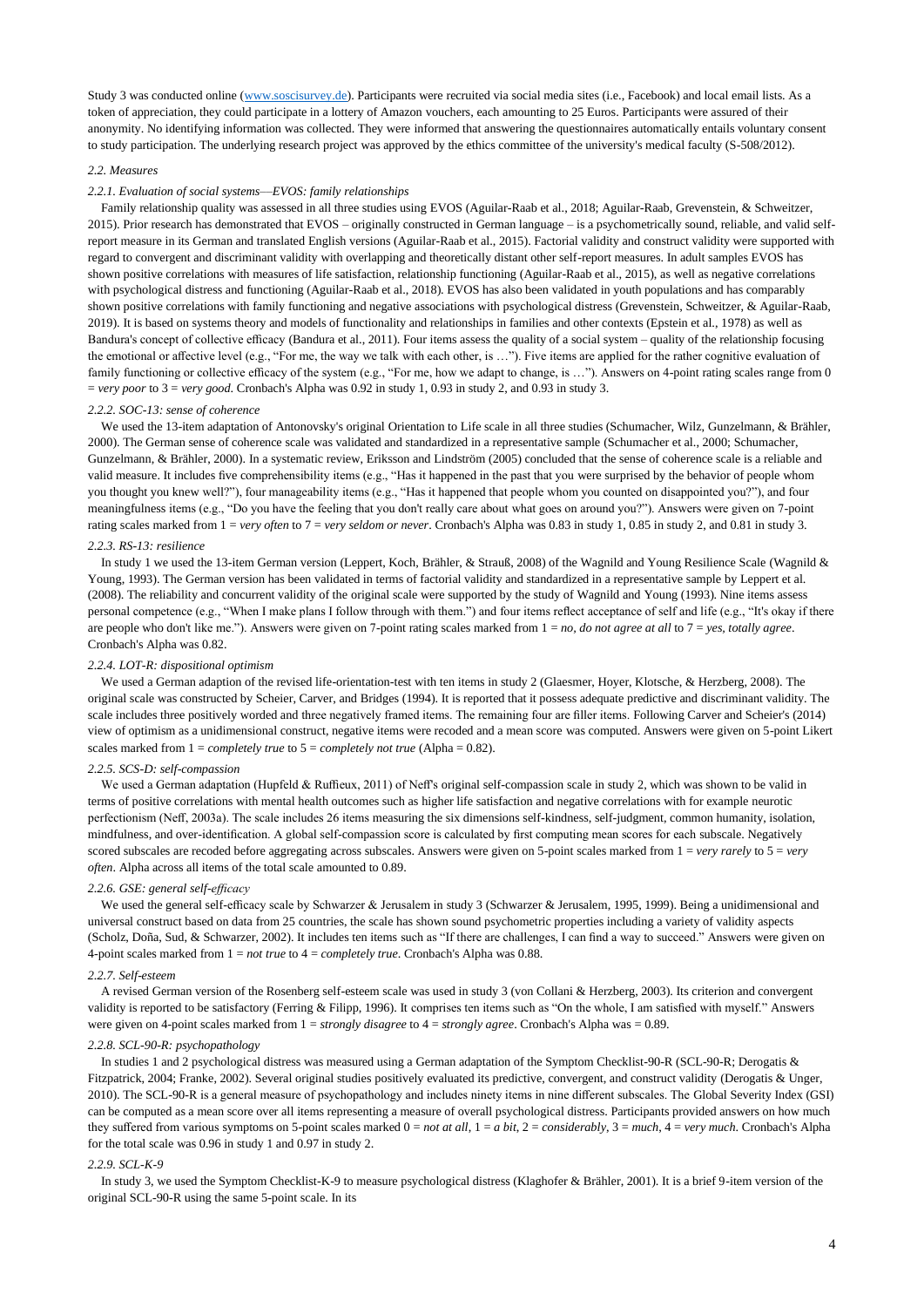developmental phase, from each of the nine subscales of the SCL-90-R, one item with the highest item-to-total correlation was selected. The SCL-K-9 has been presented as a convergent valid measure with a correlation of  $r = 0.93$  between the short SCL-K-9 and the full SCL-90-R global severity index in a representative survey (Klaghofer & Brähler, 2001) Cronbach's Alpha was 0.85 in our sample.

#### *2.2.10. SWLS: satisfaction with life*

In study 3 we used a German adaption of the Satisfaction With Life Scale (SWLS). The scale has shown adequate construct validity in the original and German version as well (Diener, Emmons, Larsen, & Griffin, 1985; Glaesmer, Grande, Braehler, & Roth, 2011). It is a short 5-item measure of a global judgment of satisfaction with one's own life including items such as "I am satisfied with my life". Answers were given on 7-point scales marked from  $1 = strongly disagree$  to  $7 = strongly agree$ . Mean scores were computed (Alpha = 0.87).

### **3. Results**

We initially explored if men and woman differed on any of the study variables. Woman reported more psychological distress in study 1  $(t = 2.05, df)$  $= 203.11$ ,  $p = .04$ ,  $Ms = 0.47$  vs. 0.37,  $SDs = 0.37$  vs. 0.28) and more satisfaction with life in study 3 ( $t = 2.25$ ,  $df = 526$ ,  $p = .03$ ,  $Ms = 5.04$  vs. 4.78, *SDs* = 1.19 vs. 1.22). There were no differences on other variables. Descriptive statistics are displayed in Table 1. These results indicated that our participants mostly represented a non-clinical general population sample. Nonetheless, our participants used the whole range of most scales and some individuals reported high psychological distress and low family relationship quality.

We computed partial correlations controlling for participants' age and sex between family relationship quality and the other variables. As hypothesized, the quality of family relations was significantly correlated with all criteria. Then, we compared the strength of the various associations. Differences emerged only in study 3. Family relationship quality was less strongly related to general self-efficacy than to any other variable, all *Zs* > 2.03, all *ps* < 0.05. In light of the number of comparisons, this may be a spurious finding. Nonetheless, even after applying Bonferroni correction (adjusting the significance level to  $p = .005$ ), two comparisons still remained significant. Family relations were more strongly associated with life satisfaction than with general self-efficacy ( $Z = 3.27$ ,  $p = .001$ ) and more strongly related to sense of coherence than to general self-efficacy ( $Z = 2.82$ ,  $p < .005$ ).

The general pattern suggests that family relationship quality was consistently, and about equally, associated with all criteria, sharing 7% to 16% of the variance between the predictor and each criterion. General self-efficacy appeared slightly less connected to the quality of family relationships.

# **4. Discussion**

The present research investigated the association between family relationship quality and health beneficial individual differences, as well as psychological distress and satisfaction with life. Our results confirmed the association between family relations and psychological health. People with better family relations reported less psychological distress and more life satisfaction. Thus, social interactions indeed appear as an important predictor for health and well-being (Miller, Chen, & Cole, 2009; Rusbult & Van Lange, 2003). The need to belong or relatedness as one of the three basic needs defined within the framework of the Self-Determination Theory (Ryan & Deci, 2000) is an important factor for a healthy development in a social context of a family: For example, an adolescent child can become independent in its striving for autonomy only on the basis of a secure bond or attachment (Mattanah, Lopez, & Govern, 2011; Moretti & Peled, 2004). While distancing itself from parental caregivers its feeling to be autonomous only makes it possible to experience itself as (self-)effective and competent. Thus, it becomes clear how relatedness, autonomy, and competence are mutually dependent. Self-regulatory mechanisms and health-related traits are proposed to be mediating factors or health-related outcomes, constructs upon which the present studies are focused.

Beyond that, correlations between family relationship quality and aspects of positive adaptation have emerged. As hypothesized better family relations indicated higher sense of coherence, resilience, optimism, self-compassion, general self-efficacy, and self-esteem. These associations are far from trivial. For example, family relations in adolescence have been identified as a major contributor in the ontogenetic development of sense of coherence, because the family context provides meaningful experiences for the general increase in sense of coherence through puberty and adolescence (Grevenstein & Bluemke, 2017) as well as an individual's development of normatively high sense of coherence scores in adolescence (García-Moya, Moreno, & Jiménez-Iglesias, 2013; García-Moya, Rivera, Moreno, Lindström, & Jiménez-Iglesias, 2012). More generally, social relationships aid the development of self-regulation skills in adolescence (Farley & Kim-Spoon, 2014). Complementary factors, such as a lack of positive interactions and low parental involvement, have been identified as a risk factor for severe personality dysfunction (Fruzzetti, Shenk, & Hoffman,

## **Table 1**

Descriptives and partial correlations with family relationship quality for study measures.

|                                      | M    | SD   | Range         | Partial correlation with family relations (EVOS) |
|--------------------------------------|------|------|---------------|--------------------------------------------------|
| Study 1                              |      |      |               |                                                  |
| Family relationship quality (EVOS)   | 2.29 | 0.59 | $0.23 - 3.00$ |                                                  |
| Sense of Coherence (SOC-13)          | 5.15 | 0.88 | $2.67 - 6.77$ | $.37***$                                         |
| Resilience (RS-13)                   | 5.50 | 0.75 | $1.92 - 7.00$ | $.37***$                                         |
| Psychological distress (SCL90-R GSI) | 0.42 | 0.33 | $0.03 - 1.89$ | $-.37***$                                        |
| Study 2                              |      |      |               |                                                  |
| Family relationship quality (EVOS)   | 2.23 | 0.64 | $0.00 - 3.00$ |                                                  |
| Sense of Coherence (SOC-13)          | 4.83 | 0.91 | $2.00 - 6.69$ | $.37***$                                         |
| Optimism (LOT-R)                     | 3.75 | 0.72 | $1.50 - 5.00$ | $.32***$                                         |
| Self-compassion (SCS-D)              | 3.13 | 0.59 | 1.28–4.74     | $.33***$                                         |
| Psychological distress (SCL90-R GSI) | 0.49 | 0.40 | $0.02 - 2.41$ | $-.30***$                                        |
| Study 3                              |      |      |               |                                                  |
| Family relationship quality (EVOS)   | 2.11 | 0.65 | $0.00 - 3.00$ | $\qquad \qquad -$                                |
| Sense of Coherence (SOC-13)          | 4.65 | 0.84 | $2.23 - 6.46$ | $.37***$                                         |
| General self-efficacy (GSE)          | 2.89 | 0.45 | $1.10 - 4.00$ | $.27***$                                         |
| Self-esteem                          | 3.25 | 0.58 | $1.20 - 4.00$ | $.34***$                                         |
| Psychological distress (SCL-K-9)     | 1.10 | 0.76 | $0.00 - 3.89$ | $-.37***$                                        |
| Satisfaction with life (SWLS)        | 4.97 | 1.20 | $1.00 - 7.00$ | $.40***$                                         |

*Note*: Partial correlations are significant at \*\*\**p* < .001 (two-tailed), controlling for age and sex.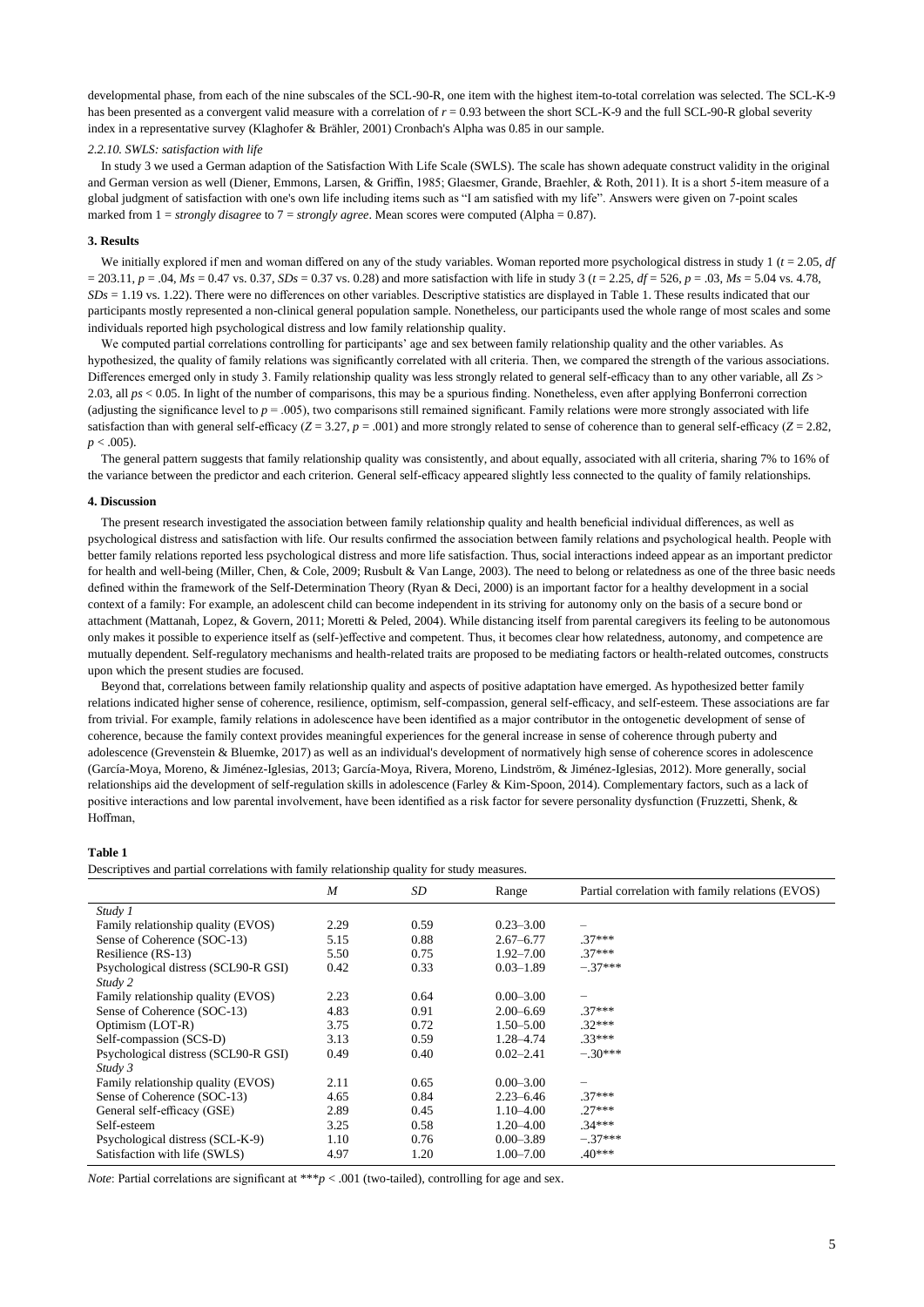# 2005).

EVOS is a relatively new measure capturing important dimensions relevant for family relationships. It was created to assess *quality of relationship* and *collective efficacy*, both of which are related to individual health (Aguilar-Raab et al., 2018). The new evidence presented here supports the construct validity of EVOS (Cronbach & Meehl, 1955). Specifically, good family relations are clearly related to individual adaptation and resilience. Thus, nurturing a positive family environment may be a substantial contribution to fostering individual resources and enabling people to cope with adverse life events.

In this set of studies, any connection to resilience or positive adaptation appeared to be rather unspecific, because family relations were correlated with all individual differences and health variables to a similar extent. The similarity of these associations indicates that future studies will need to look at more specific outcomes and the detailed mechanisms of the effects of family relations.

The results presented here have implications for prevention strategies in the family context: In the sense of behavioral preventive aspects, it seems worthwhile to strengthen families, especially parents, in gaining and maintaining a nurturing, benevolent togetherness, in which belonging, cohesion, and trust are addressed in a special way. The creation of closeness that also allows for an individual striving for autonomy is particularly important from a developmental psychological point of view. Affective co-regulative mechanisms, in which the sense of coherence, individual but also collective/familial resilience, self-compassion, and other personality traits are strengthened, seem to be meaningful strategies here. Currently, mindfulness- and compassion-based interventions for parents, caregivers and families can be considered in this regard pointing towards a promising direction (Duncan, Coatsworth, & Greenberg, 2009; Gehart & McCollum, 2007; Kirby, 2016).

# *4.1. Limitations*

Two obvious limitations for establishing causality are the cross-sectional and correlational design of the set of studies. Hence, we can neither declare that family relationship quality has a direct effect on positive adaptation or health, nor that resilience of family members determines the quality of family interactions. In addition to the potential for bidirectional causality, there is the potential of a third factor being causal. Relationships between family relationship quality, health, and personality might be reciprocal, at least in the long run (Alferi, Carver, Antoni, Weiss, & Durán, 2001). Therefore, as much as family nurtures an individual's characteristics, some people with certain characteristics may also engage more skillfully in positive social relationships. Only longitudinal data and complex research designs (cross-lagged panel designs; Kenny, 1975, 2014) can estimate the relative size of the influence of both causal paths. In fact, family systems theory proposes that families are constituted by highly interdependent relationships between family members with unique characteristics (Bowen, 1986).

#### **4.2. Conclusions**

Better family relationship quality was linked to better health and well-being, higher life satisfaction, and individual salutogenic characteristics. This finding empirically highlights the importance of the family constituting the social environment for the maturation and actualization of an individual's dispositions. It underlines the potential benefits of preventative strategies and family therapy not only enhancing the quality of relationships but initiating positive change on the individual level, too.

# **Conflict of interest**

The authors state, that they have none to declare.

#### **Acknowledgment**

This research was in part supported by a grant from Heidehof foundation. Thanks go to Magdalena Hornung and Christina Baacke for help with the data collection.

#### **Supplementary materials**

Supplementary material associated with this article can be found, in the online version, at doi:10.1016/j.mph.2019.200160.

#### **References**

Ackard, D. M., Neumark-Sztainer, D., Story, M., & Perry, C. (2006). Parent-child connectedness and behavioral and emotional health among adolescents. *American Journal of Preventive Medicine, 30*(1), 59–66. https://doi.org/10.1016/j.amepre.2005.09.013.

Aguilar-Raab, C., Grevenstein, D., Gotthardt, L., Jarczok, M. N., Hunger, C., Ditzen, B., & Schweitzer, J. (2018). Changing me, changing us: Relationship quality and collective efficacy as major outcomes in systemic couple

Systems (EVOS) Scale. *PLoS One*, 10(7) doi:e0133442.

Ahern, N. R., Kiehl, E. M., Lou Sole, M., & Byers, J. (2006). A review of instruments measuring resilience. *Issues in Comprehensive Pediatric Nursing, 29*(2), 103–125. https://doi.org/10.1080/01460860600677643.

Alferi, S. M., Carver, C. S., Antoni, M. H., Weiss, S., & Durán, R. E. (2001). An exploratory study of social support, distress, and life disruption among low-income Hispanic women under treatment for early stage breast cancer. Health Psychology, 20(1), 41-46. https://doi.org/10.1037/0278-6133.20.1.41.<br>Allen, J. P., Moore, C., Kuperminc, G., & Bell, K. (1998). Attachment and adolescent psychosocial f

8624.1998.tb06220.x.

Andersson, L. M. C., Moore, C. D., Hensing, G., Krantz, G., & Staland-Nyman, C. (2014). General self-efficacy and its relationship to self-reported mental illness and barriers to care:<br>A general population study. Community

Antonovsky, A. (1987). *Unraveling the mystery of health: How people manage stress and stay well.* San Francisco, CA: Jossey-Bass.

Bandura, A. (2000). Exercise of human agency through collective efficacy. Current Directions in Psychological Science, 9(3), 75–78. https://doi.org/10.1111/1467-8721.00064.<br>Bandura, A., Caprara, G. V., Barbaranelli, C., Re *Applied Psychology, 60*(3), 421–448. https://doi.org/10.1111/j.1464-0597.2010.00442.x.

Barber, B. K., & Harmon, E. L. (2002). Violating the self: Parental psychological control of children and adolescents. In B. K. Barber (Ed.). Intrusive parenting: *How psychological* control affects children and adolescent

Beavers, W. R. (1981). A systems model of family for family therapists. *Journal of Marital and Family Therapy*,, 7, 299–307. https://doi.org/10.1111/j.1752-0606.1981.tb01382.x.<br>Beavers, W. R., & Hampson, R. B. (2000). The

Bornstein, M. H. (2006). Parenting science and practice. In K. A. Renninger, & I. E. Sigel (Eds.). *Handbook of child psychology: Vol 4. Child psychology in practice* (pp. 893–949). (6th ed.). Hoboken, NJ: Wiley.

Bowen, M. (1986). *Family therapy in clinical practice*. Northvale, NJ: Jason Aronson Inc.

Butz, A. R., & Usher, E. L. (2015). Salient sources of early adolescents' self-efficacy in two domains. *Contemporary Educational Psychology, 42*, 49–61. https://doi.org/10.1016/j.cedpsych.2015.04.001.

Carver, C. S. (2014). Self-control and optimism are distinct and complementary strengths. *Personality and Individual Differences, 66*, 24–26. https://doi.org/10.1016/j.paid.2014.02.041.

Carver, C. S., & Scheier, M. F. (2014). Dispositional optimism. *Trends in Cognitive Sciences, 18*(6), 293–299. https://doi.org/10.1016/j.tics.2014.02.003.

Cicchetti, D. (2013). Annual Research Review: Resilient functioning in maltreated children–past, present, and future perspectives. *Journal of Child Psychology and Psychiatry, 54*(4), 402–422. https://doi.org/10.1111/j.1469-7610.2012.02608.x.

Cohen, S. (2004). Social relationships and health. *American psychologist, 59*(8), 676–684. https://doi.org/10.1037/0003-066X.59.8.676.

Cronbach, L. J., & Meehl, P. E. (1955). Construct validity in psychological tests. Psychological Bulletin, 52(4), 281-302. https://doi.org/10.1037/h0040957.<br>Deci, E. L., & Ryan, R. M. (2000). The "what" and "why" of goal p

https://doi.org/10.1207/S15327965PLI1104\_01.

Derogatis, L. R., & Fitzpatrick, M. (2004). The SCL-90-R, the Brief Symptom Inventory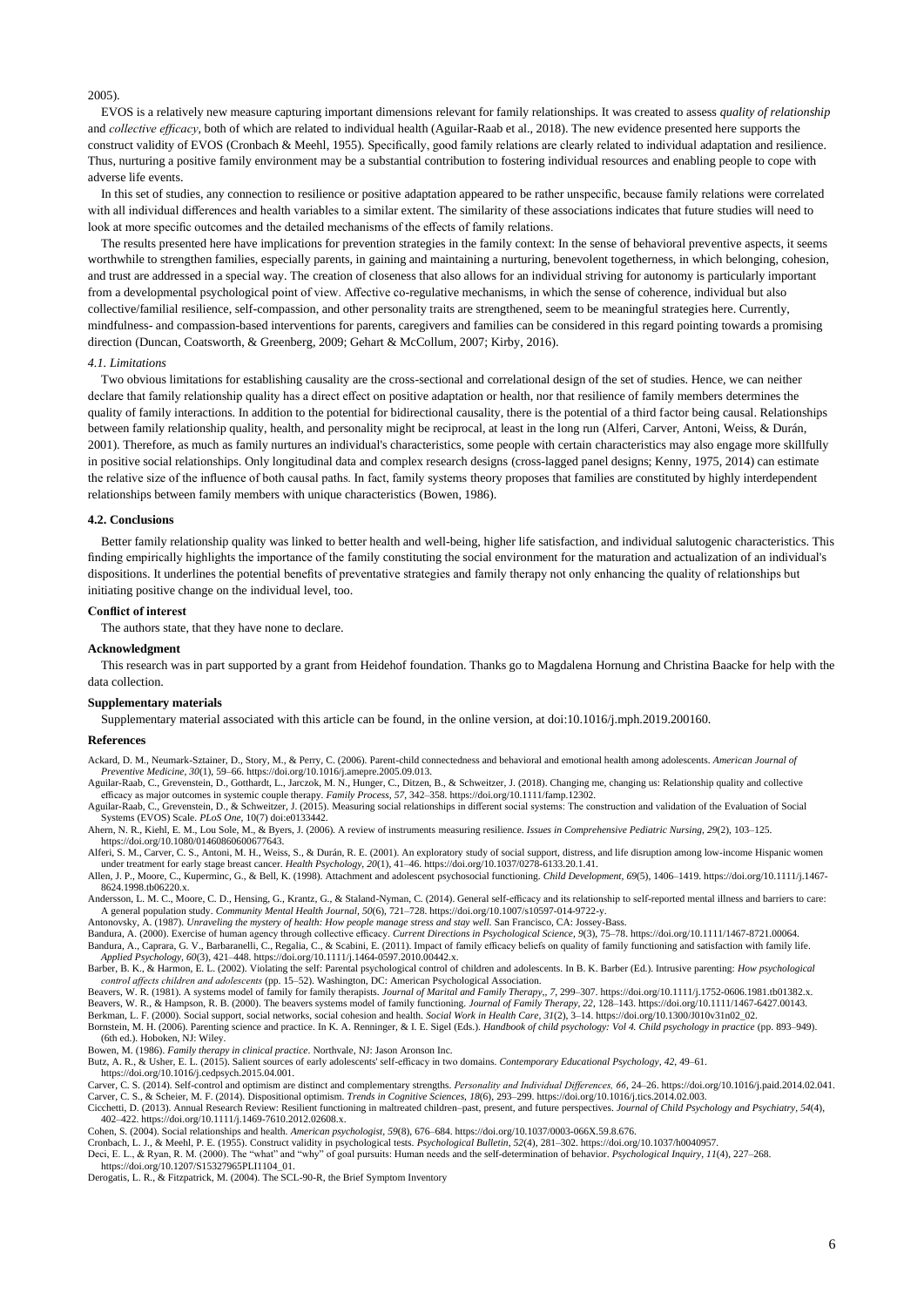(BSI), and the BSI-18. In M. E. Maruish (Vol. Ed.), (3 ed.). *The use of psychological testing for treatment planning and outcomes assessment: 3*, (pp. 1–41). Mahwah, NJ: Lawrence Erlbaum Associates Publishers.

Derogatis, L. R., & Unger, R. (2010). Symptom Checklist‐90Checklist. In I. B. Weiner, & W. E. Craighead (Eds.). *The corsini encyclopedia of psychology*.

Di Giunt, L., Iselin, A. M. R., Lansford, J. E., Eisenberg, N., Lunetti, C., Thartori, E., ..., & Gerbino, M. (2018). Parents' and early adolescents' self-efficacy about anger regulation and early adolescents' internalizin https://doi.org/10.1016/j.adolescence.2018.01.009.

Diehl, M., Elnick, A. B., Bourbeau, L. S., & Labouvie-Vief, G. (1998). Adult attachment styles: Their relations to family context and personality. Journal of Personality and Social Psychology, 74(6), 1656–1669. https://doi

Diener, E., Emmons, R. A., Larsen, R. J., & Griffin, S. (1985). The satisfaction with life scale. *Journal of Personality Assessment*, 49(1), 71–75.<br>https://doi.org/10.1207/s15327752jpa4901\_13.<br>Donnellan, M. B., Larsen-Rif

Psychology, 88(3), 562–576. https://doi.org/10.1037/0022-3514.88.3.562.<br>Duncan, L. G., Coatsworth, J. D., & Greenberg, M. T. (2009). A model of mindful parenting: Implications for parent-child relationships and prevention

Dunn, E. C., McLaughlin, K. A., Slopen, N., Rosand, J., & Smoller, J. W. (2013). Developmental timing of child maltreatment and symptoms of depression and suicidal ideation in young adulthood: Results from the National Longitudinal Study of Adolescent Health. Depression and Anxiety, 30(10), 955-964. https://doi.org/10.1002/da.22102.<br>Epstein, N. B., Bishop, D., Ryan, C., Miller, I., & Keitner, G.

160). New York/London: The Guilford Press.<br>Epstein, N. B., Bishop, D. S., & Levin, S. (1978). The McMaster model of family functioning. Journal of Marital and Family Therapy, 4(4), 19-31. https://doi.org/10.1111/j.1752-060

Eriksson, M., & Lindström, B. (2005). Validity of Antonovsky's sense of coherence scale: A systematic review. *Journal of Epidemiology and Community Health, 59*(6), 460–466. https://doi.org/10.1136/jech.2003.018085.

Eriksson, M., & Lindström, B. (2006). Antonovsky's sense of coherence scale and the relation with health: A systematic review. *Journal of Epidemiology and Community Health, 60*(5), 376–381. https://doi.org/10.1136/jech.2005.041616.

Farley, J. P., & Kim-Spoon, J. (2014). The development of adolescent self-regulation: Reviewing the role of parent, peer, friend, and romantic relationships. *Journal of Adolescence*, 37(4), 433-440. https://doi.org/10.101

Ferring, D., & Filipp, S.-H. (1996). Messung des Selbstwertgefühls: Befunde zu Reliabilität, Validität und Stabilität der Rosenberg-Skala. *Diagnostica, 42*, 284–292. Finchham, F., & Beach, S. (2010). Of memes and marriage: Toward a positive relationship science. *Journal of Family Theory & Review, 2*, 4–24. https://doi.org/10.1111/j.1756-  $2589.2010.00033.x.$ 

Fonagy, P., Steele, M., Steele, H., Higgitt, A., & Target, M. (1994). The Emanuel Miller Memorial Lecture 1992: The theory and practice of resilience. *Child Psychology & Psychiatry*  & Allied Disciplines, 35(2), 231-257. https://doi.org/10.1111/j.1469-7610.1994.tb01160.x.<br>Franke, A. (2002). SCL-90-R - Die Symptom-Checkliste von Derogatis - Deutsche Version. Manual (2nd ed.). Göttingen, Germany: Beltz.

Fruzzetti, A. E., Shenk, C., & Hoffman, P. D. (2005). Family interaction and the development of borderline personality disorder: A transactional model. *Development and*<br>Psychopathology, 17(4), 1007–1030. https://doi.org/1

focused analysis using the classification tree. *Journal of Adolescence, 36*(5), 913–923. https://doi.org/10.1016/j.adolescence.2013.07.007.

García-Moya, I., Rivera, F., Moreno, C., Lindström, B., & Jiménez-Iglesias, A. (2012). Analysis of the importance of family in the development of sense of coherence during adolescence. Scandinavian Journal of Public Health

Gehart, D. R., & McCollum, E. E. (2007). Engaging suffering: Towards a mindful re-visioning of family therapy practice. *Journal of Marital and Family Therapy, 33*(2), 214–226. https://doi.org/10.1111/j.1752-0606.2007.00017.x.<br>Geyer, S. (1997). Some conceptual considerations on the sense of coherence. Social Science & Medicine, 44(12), 1771–1779. https://doi.org/10.1016/S0277-9536(96)00286-9.

Glaesmer, H., Grande, G., Braehler, E., & Roth, M. (2011). The German version of the satisfaction with life scale (SWLS). *European Journal of Psychological Assessment, 27*(2), 127– 132. https://doi.org/10.1027/1015-5759/a000058.

Glaesmer, H., Hoyer, J., Klotsche, J., & Herzberg, P. Y. (2008). Die deutsche version des life-orientation-Tests (LOT-R) zum dispositionellen Optimismus und Pessimismus*. Zeitschrift*  für Gesundheitspsychologie, 16(1), 26–31. https://doi.org/10.1026/0943-8149.16.1.26.<br>Grevenstein, D., Aguilar-Raab, C., & Bluemke, M. (2019). Mindful and resilient? Incremental validity of sense of coherence over mindfulne

quality of life outcomes. *Journal of Happiness Studies, 19*, 1883–1902. https://doi.org/10.1007/s10902-017-9901-y.

Grevenstein, D., Aguilar-Raab, C., Schweitzer, J., & Bluemke, M. (2016). Through the tunnel, to the light: Why sense of coherence covers and exceeds resilience, optimism, and self-<br>compassion. Personality and Individual Di

Grevenstein, D., & Bluemke, M. (2015). Can the Big Five explain the criterion validity of sense of coherence for mental health, life satisfaction, and personal distress? *Personality and* 

Individual Differences, 77, 106-111. https://doi.org/10.1016/j.paid.2014.12.053.<br>Grevenstein, D., & Bluemke, M. (2017). Longitudinal factor analysis and measurement invariance of sense of coherence and general self-efficac

Grevenstein, D., Bluemke, M., & Kroeninger-Jungaberle, H. (2016). Incremental validity of sense of coherence, neuroticism, extraversion, and general self-efficacy: Longitudinal prediction of substance use frequency and men

Grevenstein, D., Schweitzer, J., & Aguilar-Raab, C. (2019). How children and adolescents evaluate their families: Psychometric properties and factor structure of the evaluation of social systems (EVOS) scale. *Journal of Child and Family Studies, 28*(17), 17–29. https://doi.org/10.1007/s10826-018-1254-6. Harris, J. R. (1995). Where is the child's environment? A group socialization theory of development. *Psychological Review, 102*(3), 458–489. https://doi.org/10.1037/0033-

295X.102.3.458. Haukkala, A., Konttinen, H., Lehto, E., Uutela, A., Kawachi, I., & Laatikainen, T. (2013). Sense of coherence, depressive symptoms, cardiovascular diseases, and all-cause mortality.<br>Psychosomatic Medicine, 75(4), 429–435.

Holt-Lunstad, J., & Smith, T. B. (2012). Social relationships and mortality. *Social and Personality Psychology Compass, 6*(1), 41–53. https://doi.org/10.1111/j.1751- 9004.2011.00406.x.

Holt-Lunstad, J., Smith, T. B., Baker, M., Harris, T., & Stephenson, D. (2015). Loneliness and social isolation as risk factors for mortality: A meta-analytic review. *Perspectives on* 

Psychological Science, 10(2), 227-237. https://doi.org/10.1177/1745691614568352.<br>Holt-Lunstad, J., Smith, T. B., & Layton, J. B. (2010). Social relationships and mortality risk: A meta-analytic review. PLOS Medicine, 7(7), https://doi.org/10.1371/journal.pmed.1000316.

Hupfeld, J., & Ruffieux, N. (2011). Validierung einer deutschen version der self-compassion scale (SCS-D). Zeitschrift für Klinische Psychologie und Psychotherapie, 40(2), 115-123.<br>https://doi.org/10.1026/1616-3443/a000088

Jayawickreme, E., & Blackie, L. E. R. (2014). Post-traumatic growth as positive personality change: Evidence, controversies and future directions. *European Journal of Personality,* 

28(4), 312-331. https://doi.org/10.1002/per.1963.<br>Jose, P. E., Ryan, N., & Pryor, J. (2012). Does social connectedness promote a greater sense of well-being in adolescence over time. Journal of Research on Adolescence, 22( 251. https://doi.org/10.1111/j.1532-7795.2012.00783.x.

Keng, S.-L., Smoski, M. J., & Robins, C. J. (2011). Effects of mindfulness on psychological health: A review of empirical studies. *Clinical Psychology Review, 31*(6), 1041–1056.

https://doi.org/10.1016/j.cpr.2011.04.006. Kenny, D. A. (1975). Cross-lagged panel correlation: A test for spuriousness. *Psychological Bulletin, 82*(6), 887–903. https://doi.org/10.1037/0033-2909.82.6.887.

Kenny, D. A. (2014). Cross-lagged panel design. In N. Balakrishnan, T. Colton, B. Everitt, W. Piegorsch, F. Ruggeri, & J. L. Teugels (Eds.). *Wiley StatsRef: Statistics reference online.* Kern, M. L., Della Porta, S. S., & Friedman, H. S. (2014). Lifelong pathways to longevity: Personality, relationships, flourishing, and health. *Journal of Personality, 82*(6), 472–484. https://doi.org/10.1111/jopy.12062.

Kim-Cohen, J., & Turkewitz, R. (2012). Resilience and measured gene-environment interactions. *Development and Psychopathology, 24*(4), 1297–1306.

https://doi.org/10.1017/s0954579412000715.

Kirby, J. N. (2016). The role of mindfulness and compassion in enhancing nurturing family environments. *Clinical Psychology: Science and Practice, 23*(2), 142–157.

https://doi.org/10.1111/cpsp.12149.<br>Klaghofer, R., & Brähler, E. (2001). Konstruktion und teststatistische Prüfung einer Kurzform der SCL-90-R. Zeitschrift für Klinische Psychologie, Psychiatrie und Psychotherapie, 49,  $115 - 124$ .

Landstedt, E., Hammarström, A., & Winefield, H. (2015). How well do parental and peer relationships in adolescence predict health in adulthood. *Scandinavian Journal of Public Health, 43*(5), 460–468. https://doi.org/10.1177/1403494815576360.

Laursen, B., & Collins, W. A. (2004). Parent-child communication during adolescence. In A. L. Vangelisti (Ed.). *The Routledge Handbook of Family Communication* (pp. 333–348). Mahwah, New Jersey, London: Lawrence Erlbaum Associates Publishers.<br>Lavigne, G. L., Vallerand, R. J., & Crevier-Braud, L. (2011). The fundamental need to belong: On the distinction between growth and deficit-reduction orie

*Social Psychology Bulletin, 37*(9), 1185–1201. https://doi.org/10.1177/0146167211405995.

Leppert, K., Koch, B., Brähler, E., & Strauß, B. (2008). Die Resilienzskala (RS) - Überprüfung der Langform RS-25 und einer Kurzform RS-13. [Resilience Scale - Evaluation of a long (RS-25) and a short version (RS-13)]. Kli

Lindström, B. (2001). The meaning of resilience. *International Journal of Adolescent Medicine and Health, 13*(1), 7–12. https://doi.org/10.1515/IJAMH.2001.13.1.7. Luszczynska, A., Gutiérrez-Doña, B., & Schwarzer, R. (2005). General self-efficacy in various domains of human functioning: Evidence from five countries. International Journal of Psychology, 40(2), 80–89. https://doi.org/1

Masten, A. S., & Monn, A. R. (2015). Child and family resilience: A call for integrated science, practice, and professional training. *Family Relations, 64*(1), 5-21. https://doi.org/10.1111/fare.12103.

Mattanah, J. F., Lopez, F. G., & Govern, J. M. (2011). The contributions of parental